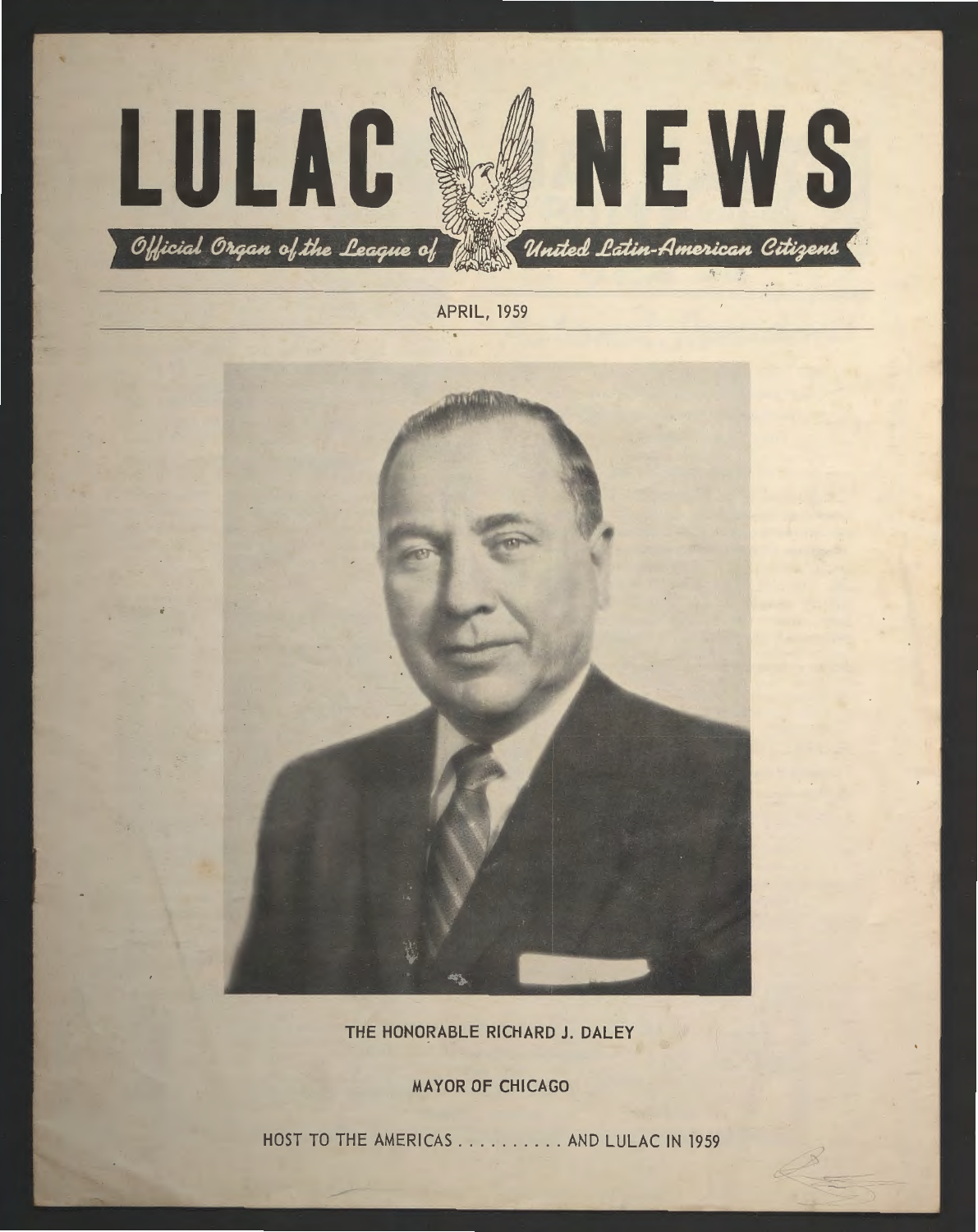## **EDITORIAL**



## **ST AF F**

Tony Campos, National Director of Publicity Virginia Ochoa, Business Manager and Editor Vicky Cortez, Distribution Manager

The Lulac News is published monthly by the League of United Latin American Citizens. As the official publication of the League of United Latin American Citizens, this magazine publishes authorized notices and articles regarding the activities and interests of Lulac Councils throughout the Vnited States. Address all communications to Lulac News Office, 504 Southern States Life Bldg., 3402 Montrose Blvd., Houston, Texas.

#### **TABLE OF CONTENTS**

| President's MessagePage 3              |
|----------------------------------------|
| Lulac in Action Photos Page 4, 5, 6, 7 |
|                                        |

COUNCIL #288 EXTENDS THE WELCOME MAT. START MAKING YOUR PLANS NOW. LULAC 30thAANNIVERSARY .NATIONAL CONVENTION CHICAGO, ILLINOIS JUNE 26-28 , 1959



Tony Campas, Not'I Dir. of Publicity for LULAC, ending his 5th year with the Nat'I Staff.

On Easter Sunday, March 29, 1959, the great state of New York joined our beloved LULAC. I want co welcome New York into our League and especially the many sincere LULACKERS who have indicated their willingness co partake of LULAC's projects and endeavors. The National Staff wishes to congratulate our National Organizer Val Hernandez for his untiring work in behalf of LULAC. Good work, Val, and may the good Lord bless and keep you. We are proud of you and all you have done for our Organization. Your organizational team will never be equaled. Our Texas sombreros are off to you!



Above we see the newly appointed Regional Governor for New York, Francisco Rivera, and members of his staff saluting Don Felix Tijerina at their first dinner meeting. Lackawanna, New York is in LULAC to stay.

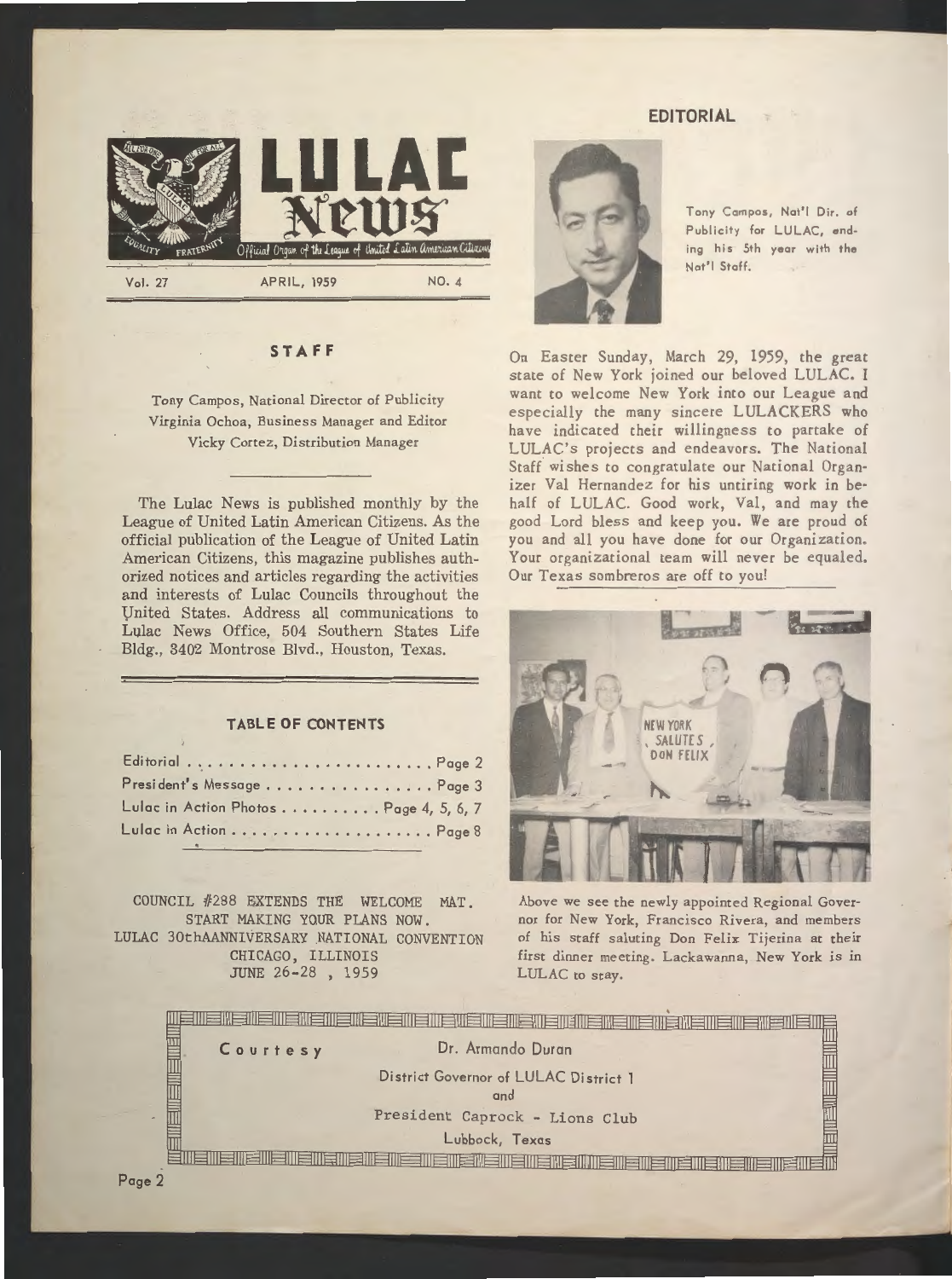

# **1/M~ ~IUJ.m** *tke*   $National$  **President!**

**Felix Tijerina Nat'I President of LULAC** 

#### **MY DEAR FELLOW LULACS:**

With the coming of spring and the approaching of summertime, I stop to wonder what we have accomplished during the past three months. My desk is cluttered with correspondence that I have been unable to answer due to my work with the Texas Legislature and the bill providing for our "Little School of the 400" or the LULAC Educational Fund, Incorporated. The interest shown by all of the Texas Legislators cowards chis program is to me an indication chat we have gained prestige and have accomplished a miracle. The contributions from our own membership have been very dissapointing. Very few councils have participated in this program and very few have contributed towards its progress. My only hope now is that the bill in the senate and the house here in Texas, is approved and that an adequate appropriation is alloted for the pre-school program.

In regard to expansion, The National Office commends our National Organizer on his fine work. The State of New York has joined our ranks. We are 13 states in this our beloved LULAC. Many hours of toil and hardships have made this possible. Perhaps by the time the National Convention comes around we might be able to count on still another state in LULAC. I want to take this means to congratulate the State of New York in selecting as their Regional Governor The Dynamic Francisco Rivera of Lackawanna, New York. This office is aware of the great work done so far by Brother Rivera and we pledge to work and cooperate with him and all of his membership towards a greater LULAC.

To all of my LULAC Brethren I want to ask you to think and bring forth to our National Convention leaders of your respective states and communities so that we might choose from among them our next National President.

It is rumored that this will be the biggest convention of Latin Americans ever held in the United States. It is also said that you will be lavishly entertained by the host councils in the land of Lincoln. I certainly hope that each member of our league makes an effort to be there.

With approximately two months remaining before the National Convention, our Treasurer reports that too many of our LULAC councils are still behind in their dues. Remember that you must pay by the quarter system and not by the year. Lets hope that no council is deprived of the right to attend the convention due to not paying their dues.

I want co express my sincere appreciation to all of you who have made my last three years in LULAC as your National President a pleasant administration. We have progressed and expanded. This has been due to your unselfish devotion to your organization and co the hard work that each member has contributed. I am sure that at times we have seen many dark and sad moments but twice that many minutes of joy and happiness. I too want to confess that headaches have been many and that hard work has been coming our way day by day, but only through your devotion co my administration and the encouraging words that you have given me plus your many prayers, have we been able to reach many of our goals. Yes, LULAC is hard work. LUL AC is a challenge to you and all of you who join. Even though we might have many who cling like leeches, we have ten times that many who sweat and toil because deep in their hearts they find happiness when they realize and understand that what we do for others is much greater than what they do for us. Criticism has been abundant during my tenure of office, and I am sure that yoµ are aware what kind of members critize the most, yes, the ones that don't lift a finger to do something about it.

I cannot seem to forget what Val Hernandez said at the end of his talk at the Laredo convention. Remember when I was criticized by many of my Regional Governors while they were making their reports to the convention, remember how I smiled and did not seem to mind, yes, they criticized me and my administration, certainly we made mistakes, but who doesn't. Deep in my heart I cried. Because I was sure that what ever I had done I had done with good intentions and from the depth of my heart. I could not find words to describe my feelings at that moment. I still remember Val when he got up to my defense and lifted our beloved LULAC to the highest pinnacle as it always has been. And he concluded by saying, and I quote, "LULAC is an instrument of Honor, use it wisely and it will Honor you, you, and you," I too want to repeat his words and ask you to always use our beloved league honorably and with pride, for you have made it such and itis up to you to continue making it the greatest organization in the world.

I pray that we shall meet real soon and that all of our dreams and projects be fruitful and that all of your efforts in behalf of humanity be rewarding.

God Bless You,

Felix Tijerina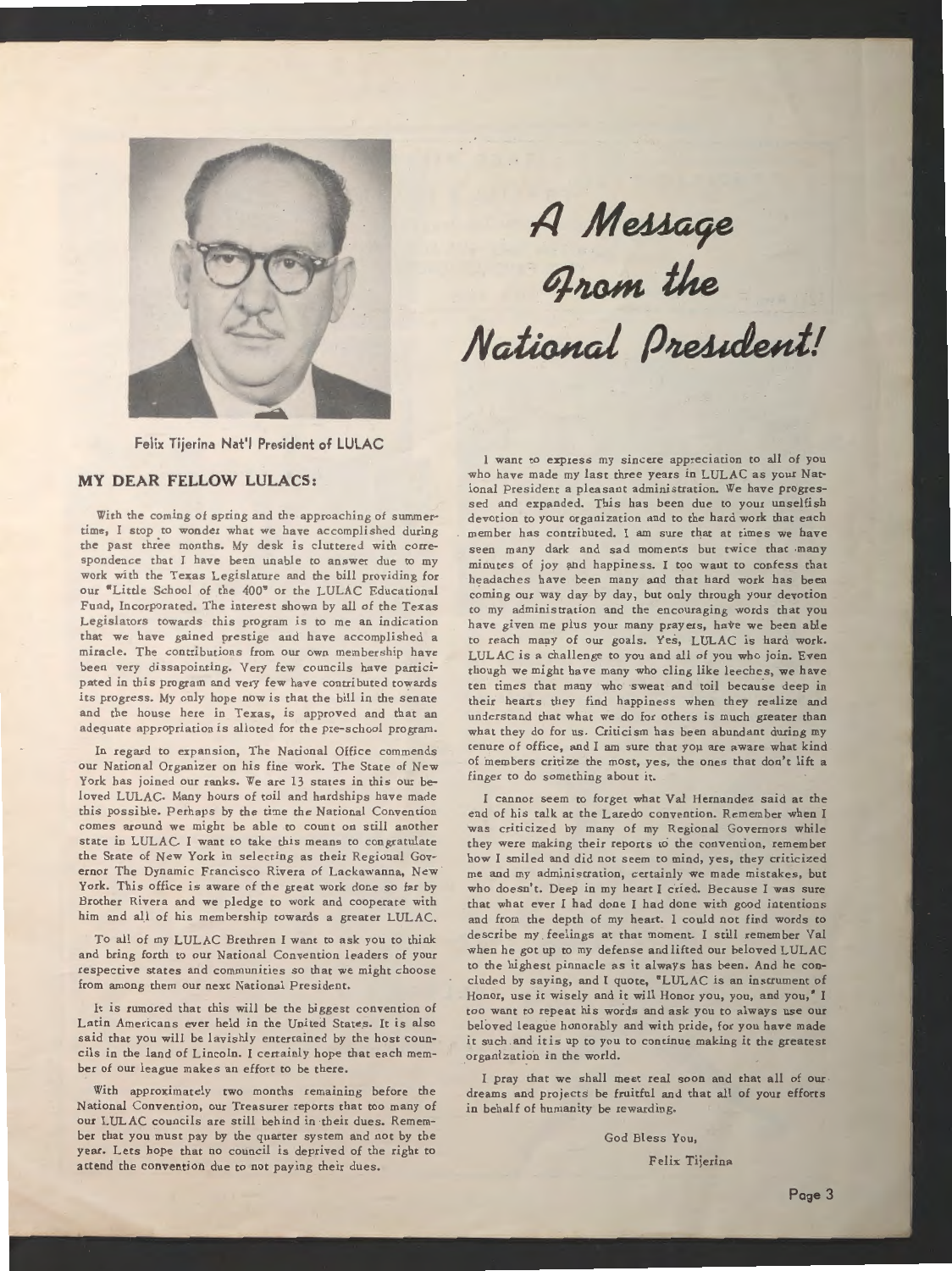## **TACO VILLAGE**

## **TORTILLA FACTORY**

Try Our Delicious Hot Tamales - - - Wholesale & Retail LOOK FOR TACO VILLAGE TORTILLAS AT YOUR FAVORITE GROCERY STORE

1211 Ave. **F PO 5 - 9603** A. G. RAMEREZ, Owner



Attending District 1 Convention in Lubbock are Left to Right: Maria Garcia, Dr. Armando Duran, Brigido Mungaray, A. G. Ramirez, Lupe Gonzales, Anastacio Alvarez and Santos Gonzales.



Maria Victoria at a benefit dance in Lubbock, Texas. Dr. Duran, Governor of District 1, does the announcing.

## **The Place To Meet Your Friends**

Every Doy Is Sale Day

**BULLARD'S** 

Furniture & GE Appliances

2845 - 34th SH 41760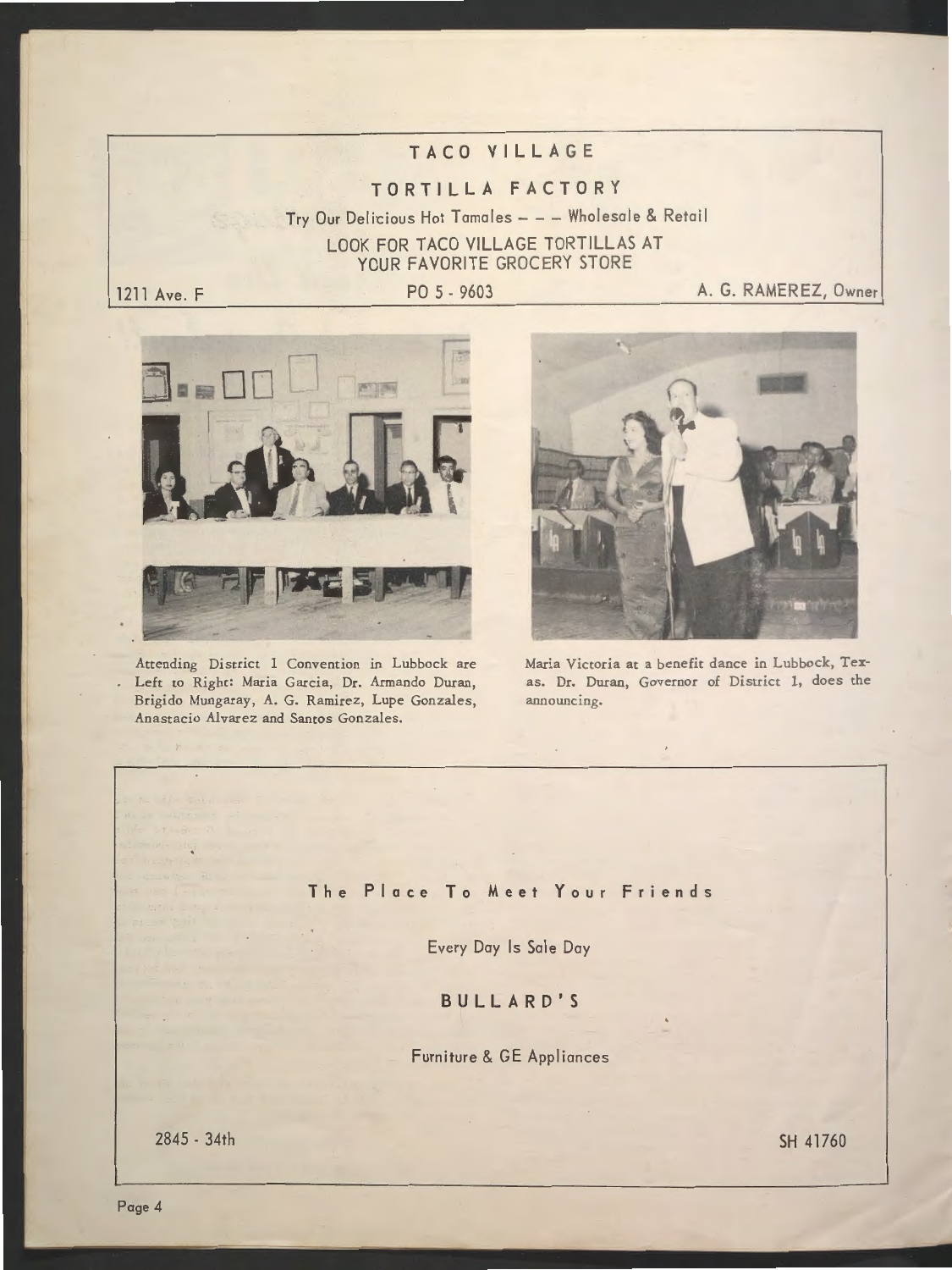### **LULAC IN ACTION**



Members of Roseland Council #332 distribute material to be used by the Council in conjunction with the Pan American Games to be staged in Chicago this summer. Victor Gonzales has been named chairman of this important LULAC function in Illinois.



TAKE A BITE - - Boys at the St. Joseph Orphanage (Laredo, Texas) are treated to a yearly Christmas feast complete with barbecued hamburgers, "pinata," and individual gifts. Shown helping one of the younger boys with a big burger is Gilbert Martinez, president of the Vocational-Industrial Clubs, Laredo Chapter.



MY OWN IDEA - - Gilbert Martinez of Laredo beams proudly as he points out the metal coffee table that won him first place in metals craft at the state Vocational-Industrial Clubs convention last year. Gilbert originated the idea, drew up the blueprints, and did all the metal work himself.





At center - - Gilbert Martinez receives the trophy indicating his Vocational-Industrial Clubs chapter won first place in state competition. Its the third time in as many years that the group has received the honor.

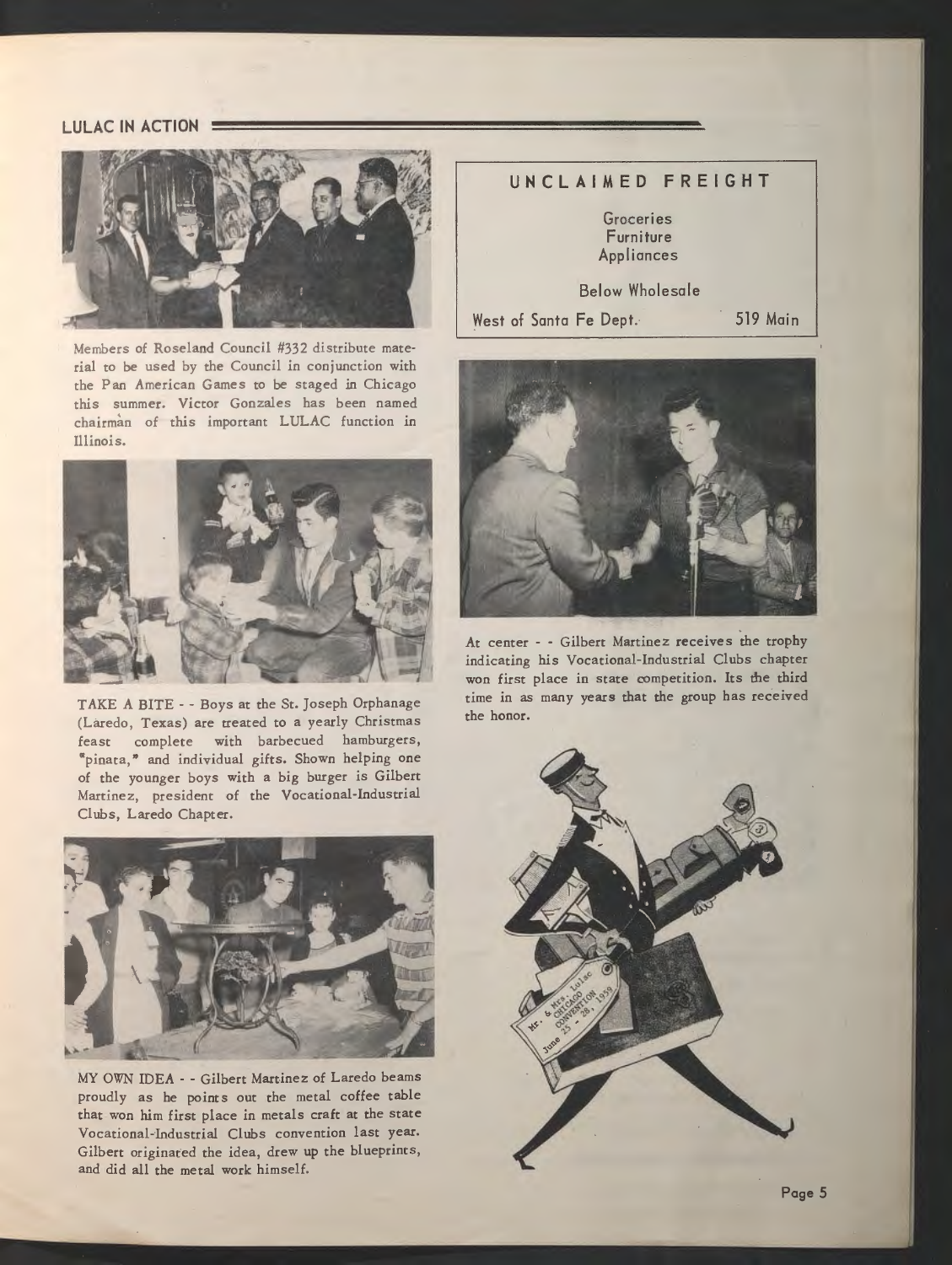## **S. S. S. DRUG**  MAIN & TEXAS Open 7 days

From 7:30 A.M. Till Midnight

## REGISTERED PHARMACISTS ON DUTY AT ALL TIMES TO MEET YOUR NEEDS

We fill any doctors prescription \* \* \* Use only standard ingredients

Follow your doctor's specific orders.



Dr. Armando Duran swears in the new officers of Council 263, Lubbock, Texas.

> **EL CHARRO RESTAURANT**  *Specializing* In *Your Favorite*

MEXICAN FOOD OPEN 8 A.M. - CLOSE 10 P.M. CLOSED ON MONDAYS

FOR RESERVATION MR. GONZALES PHONE PO 2-5854

**MAC'S MUSICAL BAZAAR**  BUY - SELL - TRADE NEW & USED

MUSICAL INSTRUMENTS - GUNS - RADIOS - LUGGAGE JEWELRY

MAC MILLER PHONE PO 3-6057

1220 AVENUE G LUBBOCK, TEXAS



Executive Board of the Davenport, Iowa Council. Left to Right: G. Pena, Sgt. at Arms, E. Rodriguez, Treasurer, H. Vargas, President, M. Sanchez, Vice President, R. Segura, Secretary.

Page 6

 $= -\frac{1}{2}$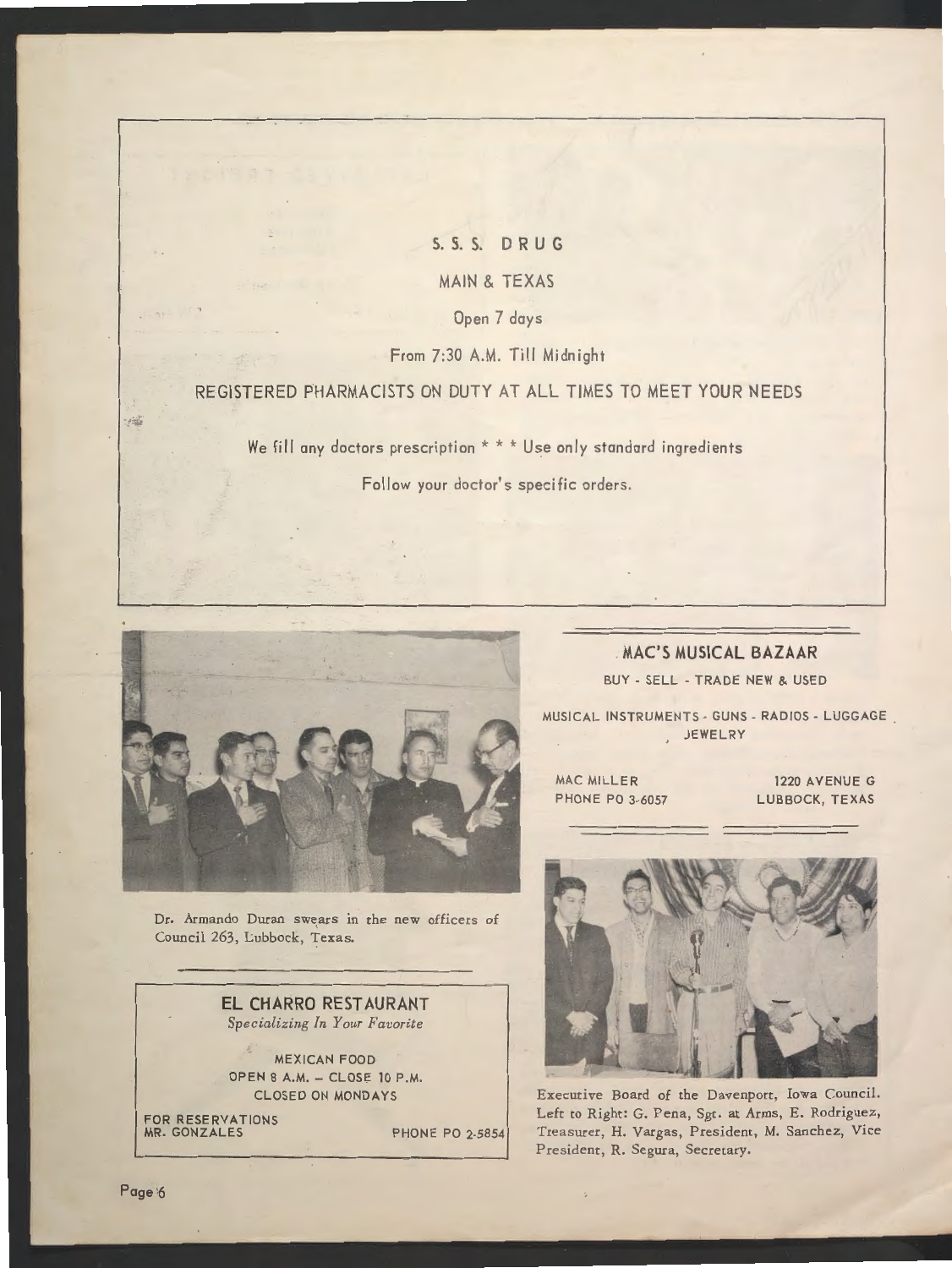

Proclamation of "San Antonio LULAC Week" made by Mayor Edwin J. Kuykendall of San Antonio was read by President Frank M. Valdez, extreme right. Others in picture are Gloria Ann Rios, Junior LULAC President, Mrs. Dominic Bronoco, President of Council 187, and LULAC Founder John C. Solis who was the principal speaker of the anniversary fete.



Roseland Council 332. Victor Gonzales, Sr., District 3 Governor, Illinois, is shown here with members of the Roseland Council who attended a dinner-dance recently. President of Council 332 is Adrian Munoz.



Gathered at San Antonio's 30th Anniversary of LULAC were, Left to Right, George de la Garza, General Chairman of S. A. LULAC Anniversary festival; honored guest Manuel C. Gonzales, forner National President; LULAC Founder John C. Solis; and Judge Manuel V. Lopez who was master of ceremonies of the Alamo City banquet honoring founders of our group, held February 16, 1959.



Pictured are delegates and members attending the District Convention in Lubbock from Earth, Lubbock, Littlefield, Levelland and Brownfield.



LULAC welcomes its newest member council Council #10, Davenport, Iowa, organized on February 8, 1959. Shown above are the officers elected recently. From left to right: Genaro Pena, Sgt. **at**  Arms; Ernest Rodriguez, Treasurer; Henry P. Vargas, President; Mike M. Sanchez, Vice President; Rudolph M. Segura, Secretary.

## **Compliments LEFTWICH FOOD STORE**

"Your Friendly Spanish Store"

Downtown Lubbock